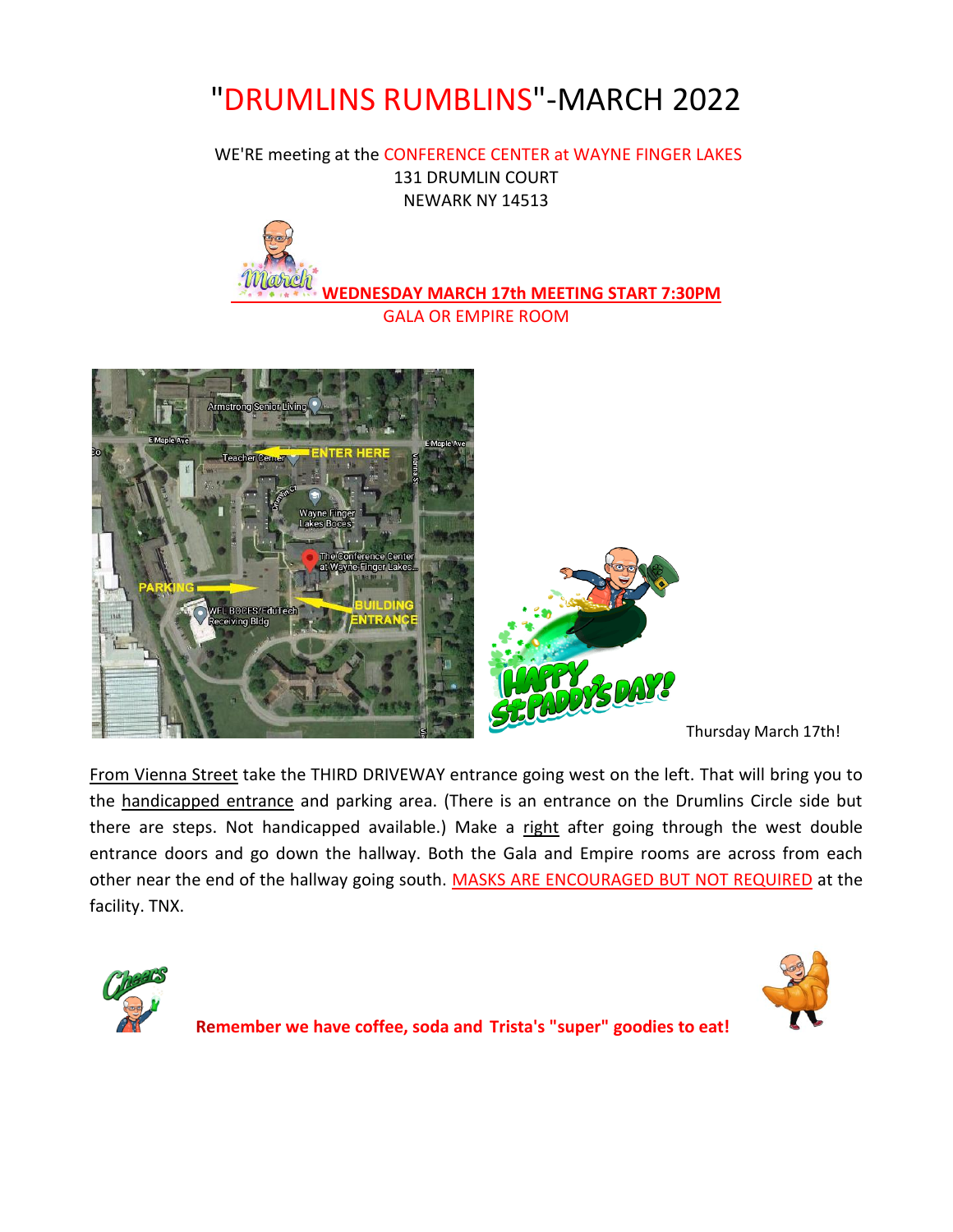#### **PRESIDENT'S KORNER**

(DARC Google emails sent out from KD2DNO.) WORK DAY-HAMFEST

We will need to have a couple of work days in the next couple of months.

We need to fully inventory and do checks on all our equipment at the EMO in preparation for the Ginna drills this summer. We haven't done a good check in a couple of years. This will be a great opportunity for new members to become familiarized with our shack, go kits and other equipment. Dave Taylor will let us know when but it will likely be a Saturday in the next few weeks.

We will also have a workday to go over our trailer. It also still needs some work inside, and to be cleaned up. We'd like it to be in good shape to take on Field Day.

Hamfest is coming up on Sat Apr 30. Drumlins is noted for having a good hamfest and we will need plenty of help. Rich will be putting out a notice soon asking to sign up with him. We need lots of volunteers to help. This is our club's main fundraising effort soon hopefully with your help, we can continue to be successful. (Note: The Twin City "Water Derby" is the same Saturday so help at the cleanup will be needed.)

This is your Amateur Radio Club. We need more than names on a roster, we need folks to get active.

#### TOUR DE CURE

 I just spoke with George. Those meeting is for emergency preparedness between EMO, 911 and law enforcement. The Tour is still trying by RARA. He invited Dave as a courtesy to keep us informed. He is miffed that Wayne County ISD never invited into the emergency planning, as I expressed Drumlins never gets much credits for its participation and use of our repeaters, but we support it as a good cause. Dave, if you want to attend to voice our Club participation I think that would be excellent. Otherwise, we will continue with usual party of working with RARA on use of our repeaters. (Note: N2IZV is going to try to attend also.)

 Jeff, I asked about the coax. George isn't sure because her had to talk to them tower people to see what load they can put on the tower. That may limit the type of coax.

He also said he isn't in a big rush for an inventory and equipment check off but he's concerned with the Ukraine events and want everyone fully prepared and operational.

Dave, can please pick out a Sat in the next month or so for a work day at the EMO to get all the gear checked out and inventoried.

#### MARCH MADDNESS

Well, it seems March came in as a lamb.. And for Mardi Gras! I've just returned from New Orleans, had a great visit with friends after a10 day Caribbean cruise. I sure enjoyed the warm weather.

Club meeting is Wed March 16 at the BOCES conference center in Newark. Doors open at 7, meeting started at 7:30. I will see if masks are still mandated and let you know. (Note: Masks encouraged but not mandated.)

George Bastedo, our Emergency Management Director and best friend to our club has ordered a new repeater to replace our 146.685 repeater along with a new antenna. We will have to wait for antenna installation until the county has someone to climb the tower so hopefully by this summer. It's may not provide any greater footprint but it will be good to have new equipment that should last another 15 years. We are working on several ideas to use the old repeater. Great news for the Club and Wayne County emergency communications!

I'm attending the Van Gogh exhibit in Rochester on March 16 so I will be in an artistic mood for the Club meeting.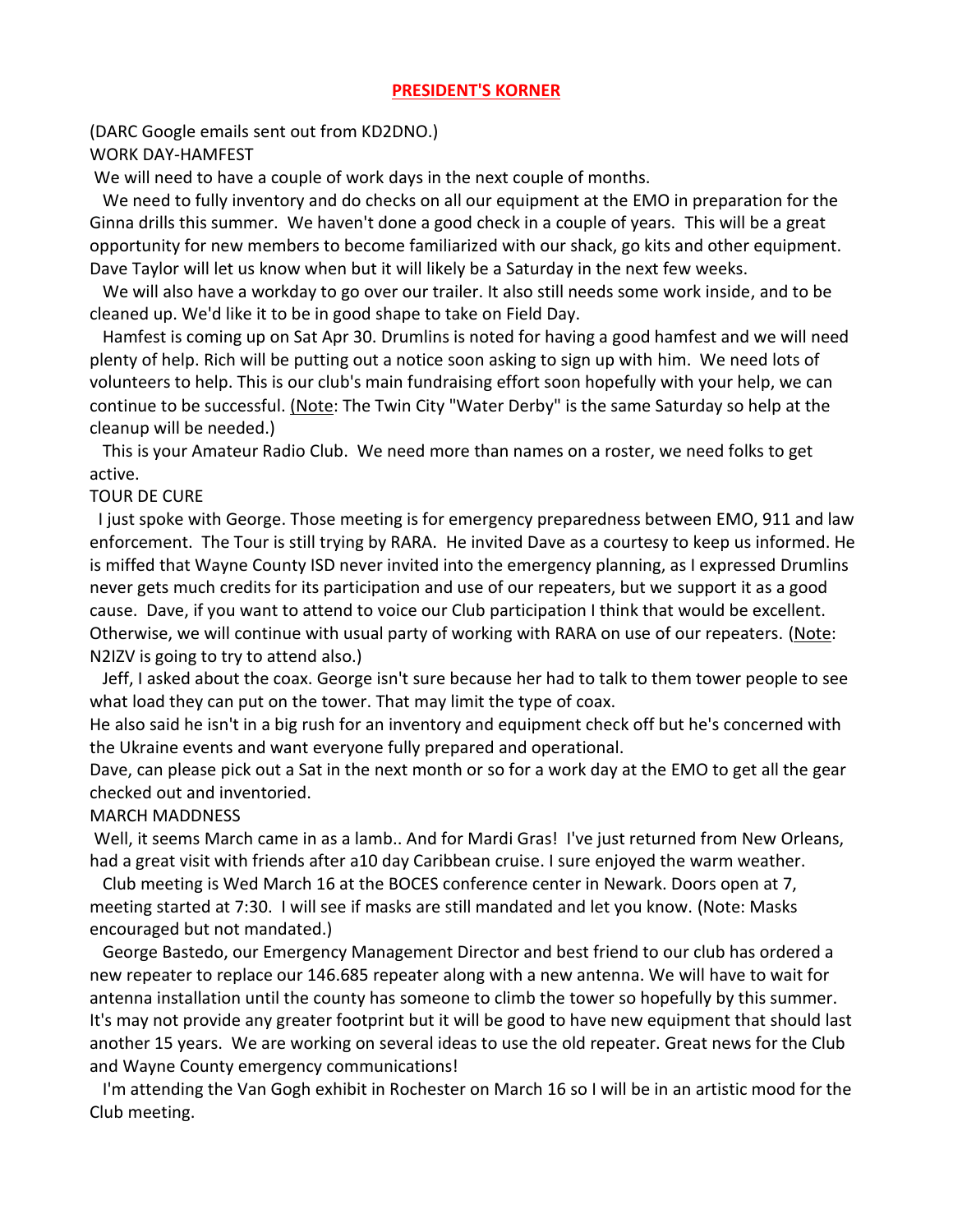Please be sure to get your annual renewal done.. No fee this year but you must be a registered member to be a voting member and attend some club activities.

Rob Kd2vpe has been working on changes to our website. Let us know what you think!

I look forward to seeing everyone at the March meeting. Please let me know if you have any ideas for club meetings or other activities.

Bill Tegtmeyer KD2DNO President Drumlins Amateur Radio Club of Wayne County NY



The COMEX 22-1 Zoom for the amateur involvement on the 60mb channels was interesting but more on the "rules" of amateur participating with the Department of Defense and Air Force and Army MARS. Before the next COMEX 22-2, Rus, N2RUS, and I will have a program of that Zoom and it's meaning to hams and what to look for in the future. The ball is rolling for more amateur help but it is sloooow. Hi hi. What I gathered more about the Zoom was what are the FCC rules in this new area of emergency communications. Stay tuned.

Bill, KD2DNO, did a nice job of explaining in his President's Korner about RACES and ARES activiries coming up and plans for the spring and the warmer weather. There is no sense of me repeating the info so do read what Bill sent in his emails. The sentence of Geroge's of comment how he is "... concerned with the Ukraine events and want everyone fully prepared and operational." That, us "amateurs" can do and are ready! Look for email(s) about dates which activities are planned. We're looking for a Saturday so we can get as many members involved hopefully. There was a time weekends most workers had off. How long ago was that? Hi hi, but no joke, really. If possible a DARC breakfast before the "work."

73 & 88, Dave, KB2KBY

# **DARC PROGRAM**

 Thank you to Andrew, KD2SZT, for his interesting February program on the Wayne County 911 system. How, Andrew, finds time being a volunteer firefighter too, I don't know.



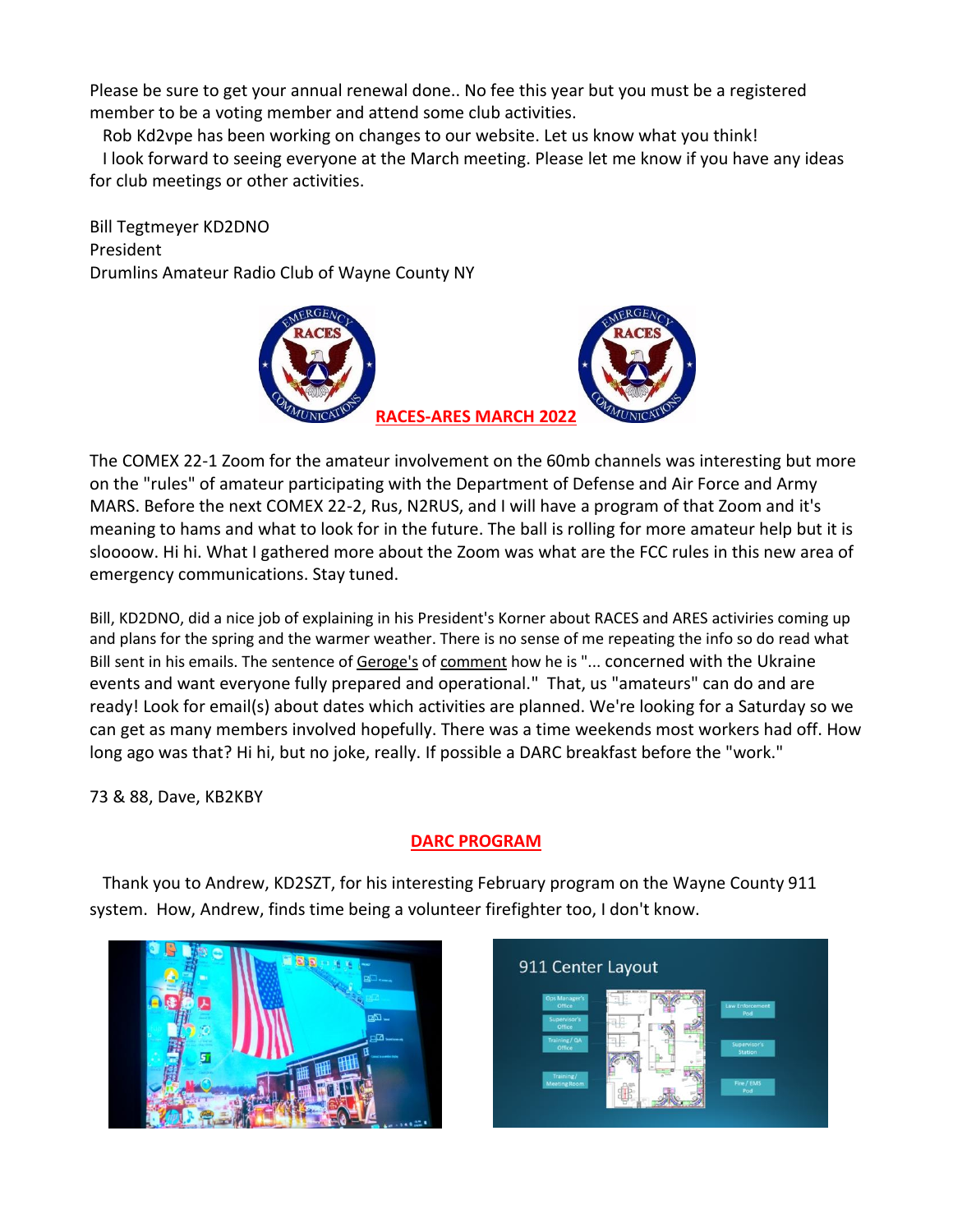First off, you have to be very smart computer savy or have a better "computer brain" than this guy in the training one has to go through. One fact that got my fancy was th different 911 ops rotate positions which you can see by the one "slide" there are quite a few.



Andrew did a wonderful job with his presentation explaining the particulars and believe all in attendence were amazed. I have had great respect for any 911 ops just from seeing TV clips but now I am deep reverence to the complexity in whats goes on in a 911 center.



F.B. to Andrew and his 911 group! You have our great respect. Andrew did wish those of you that have not signed up for the "Smart911" on your cell phone, you should. Even "Dodo Computer Dave" had no problem getting the app downloaded. A reminder when using the "Smart911" that if you are not in Wayne County state so and give your out of Wayne County location.

Thank you, Andrew.

Program for March, "Talks Too Much Dave" will have some more follow up information in his "Enigma" gaga. I believe you will find the info interesting. The Enigma "Ultrasecret" and the Japanese "Magic" decryption of the allies and their code breaking groups is in itself unbelievable but the rest of the prespective of that time is equally important. They go hand in hand. Think of it as a Netflix continuing story. Hi hi.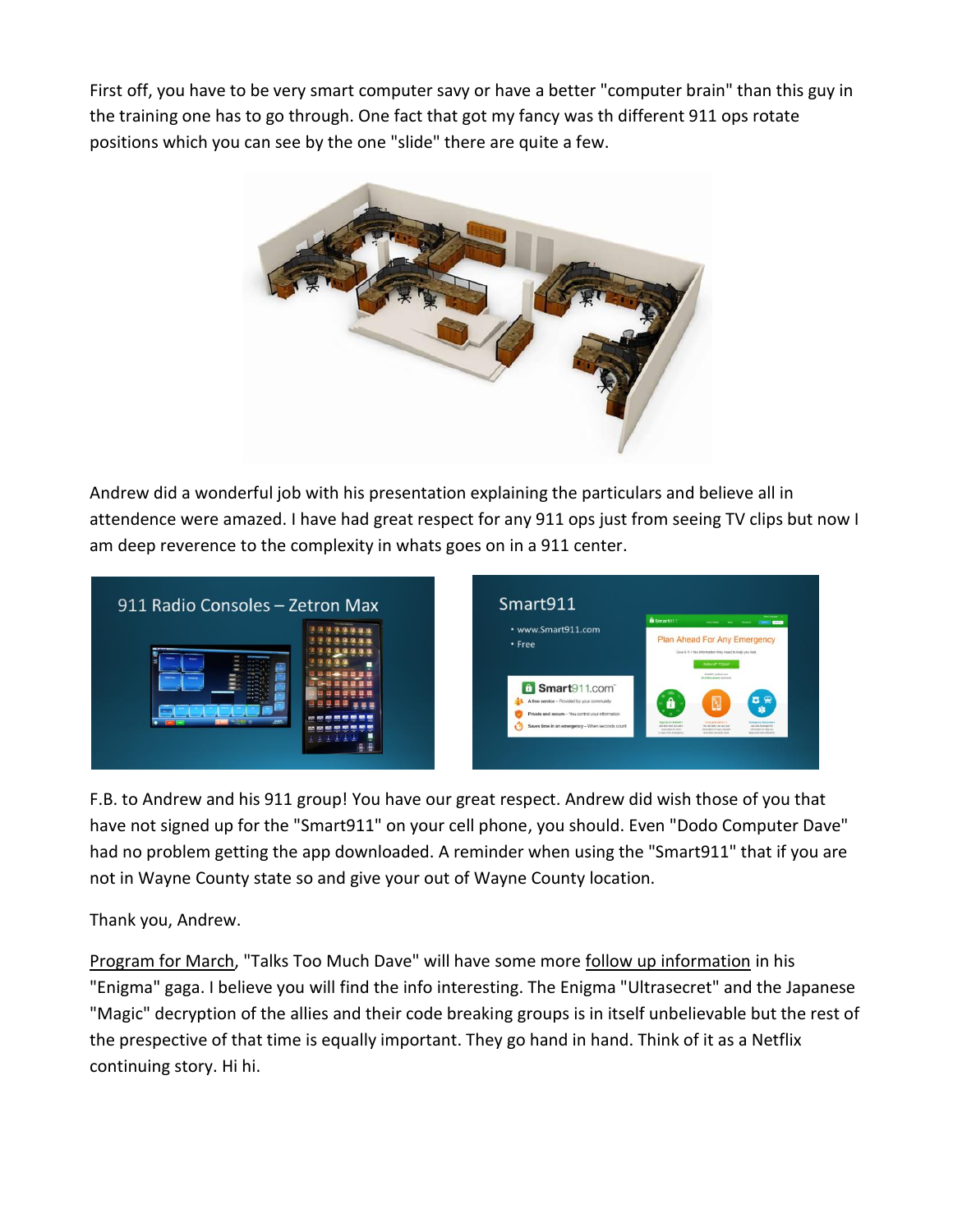

Of course you can **ITM IRISH** if all else fails. Hi hi. Even if I am not really Irish. Hi hi. (You at least are reading this program. Hi hi.)

### **KB2NCI SIARC "HEALTH and WELFARE" NET**

Believe it or not, but KB2NCI, Tom, is still NCS for the weekday nights health and welfare nets at 8:00PM (2000hrs), on the 146.820 repeater (110.9 input). Only the SIARC meeting night the second Wednesday is the exception. Tom will ask for Ontario County areas first and then ask for checkins outside of Ontario County. GIVE THE NET A TRY. IT IS FUN.

#### **FINAL NOTES**

- - - - - - - - - - - - - - - - - - - - - - - - - - - - - - - - - - - - - - - - - - - - - - - - - - - - - - - - - - - - - - - - - - - - - - - - - - - - - -

**DAY** The DARC Board meeting this month, it was agreed that the club funds would contribute \$10 cost to this year's Field Day shirt as the price was upped to \$20 from last year. If you wish a Field Day shirt, contact Rich, KC2TNJ, for your order and size of shirt. Rich will talk about it at the meeting and I am sure send an email out on the club Google email. (Naturally, your editor is excited! Hi hi.)

> **Hormel Foods made** their first batch of Spam in 1937. With everyone out shopping and hoarding food they have announced they will be making their second batch later this week...

- - - - - - - - - - - - - - - - - - - - - - - - - - - - - - - - - - - - - - - - - - - - - - - - - - - - - - - - - - - - - - - - - - - - - - - - - - - - - -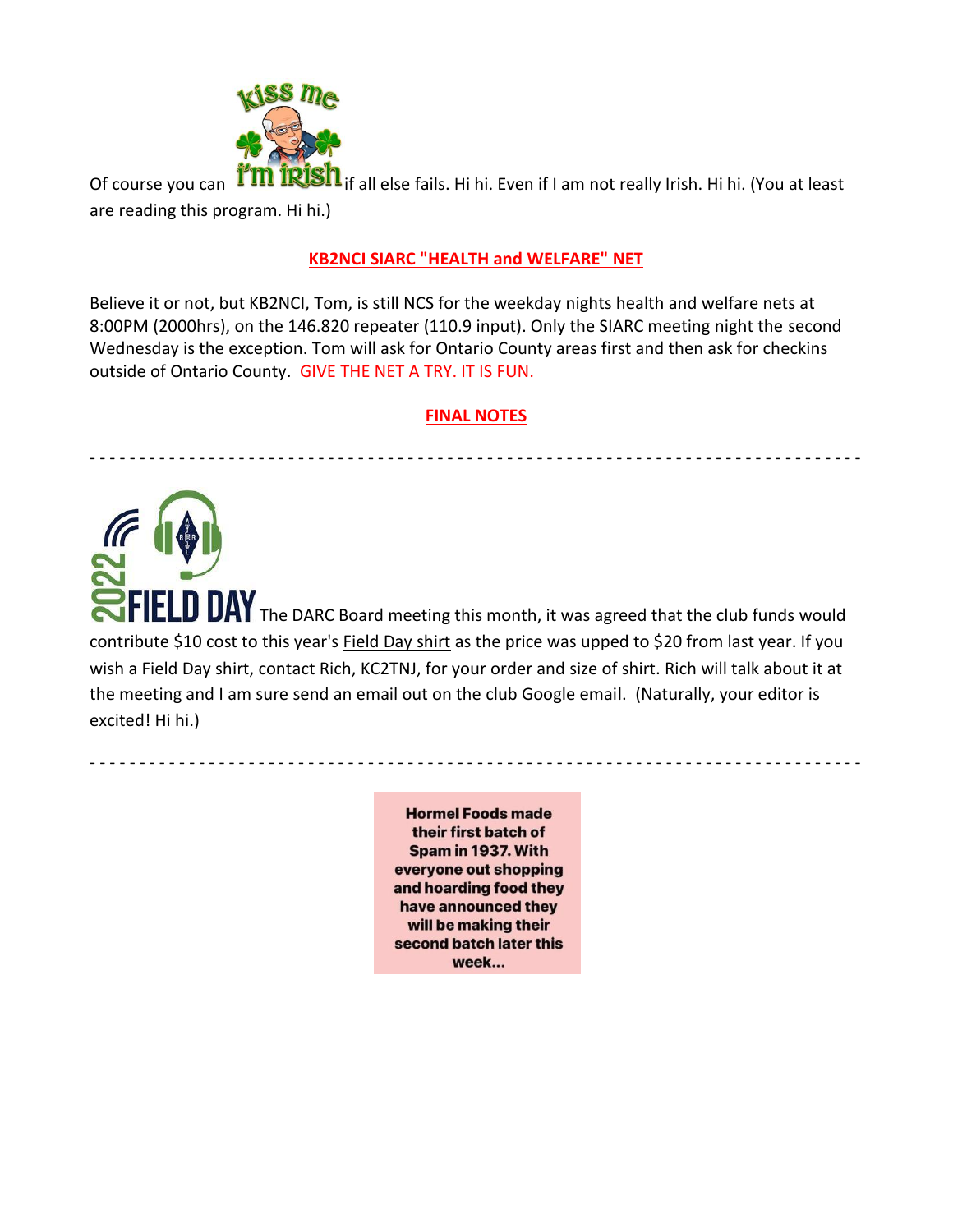



off the mark.com by Mark Parisi AND THEN I DON'T I LOSTA REMEMBER ME WHOLE A THING! TOO! HOUR!  $\overline{\odot}$  $\odot$ 8  $\overline{OO}$ S. ำ MARK<br>RRISI DAYLIGHT SAVING SUPPORT GROUP themark.com Geta



...FOR ANYTHING!

THE SAME TO YOU TOO ON THIS ST. PATRICK'S DAY. I THINK WE COULD ALL USE IT.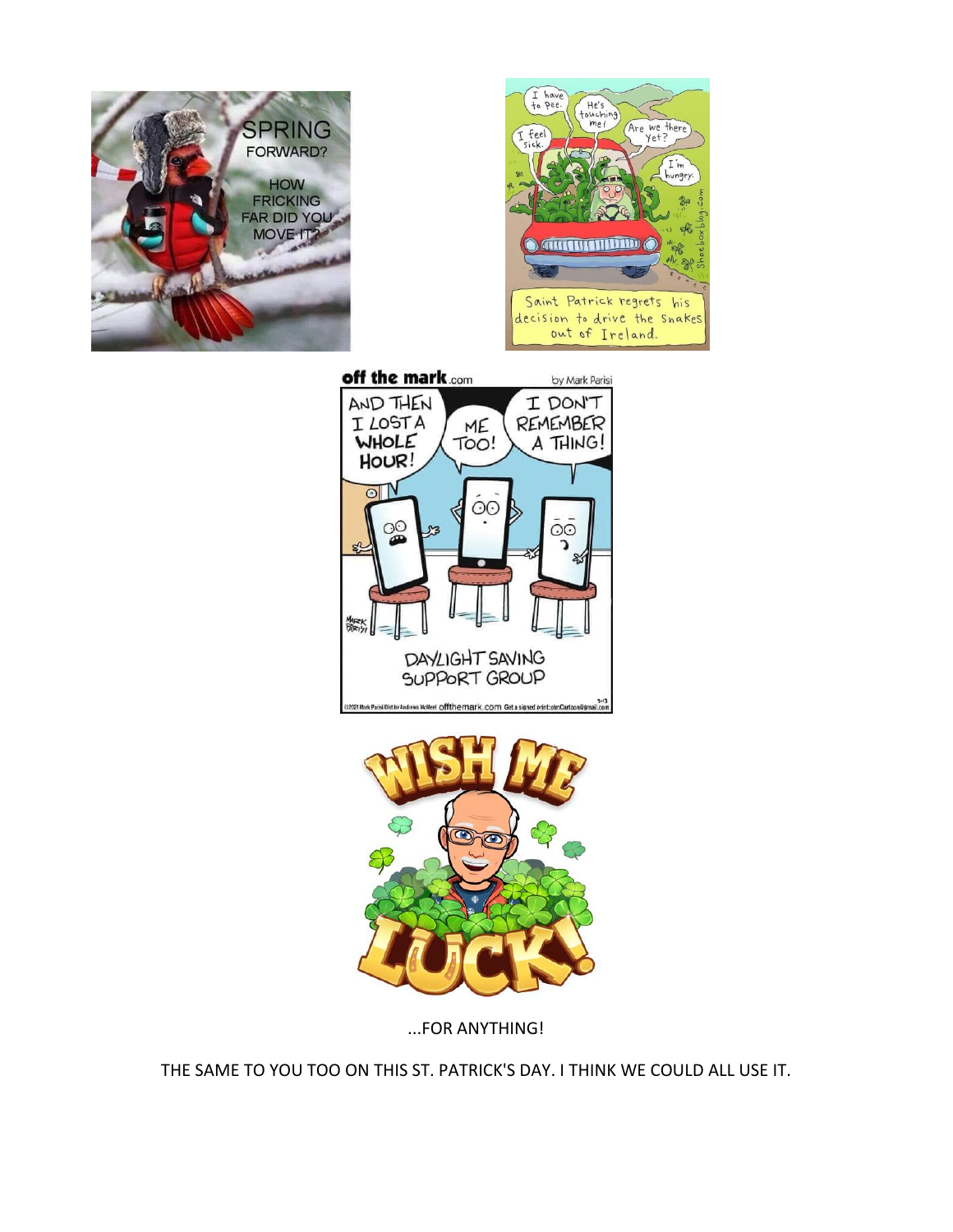Ukraine Maintains Ham Radio Silence in State of Emergency

Radio amateurs in Ukraine appear to be diligently maintaining radio silence as the state of emergency declared there just prior to the Russian military invasion remains in effect. A



February 24 decree from President Volodymyr Zelensky included "a ban on the operation amateur radio transmitters for personal and collective use." The Ukraine Amateur Radio League (UARL/LRU) reported this past week that it has received many messages of encouragement from the worldwide amateur radio community.

"The LRU informed international amateur radio organizations about Russia's military invasion of

Ukraine," said the message from UARL Vice President Anatoly Kirilenko, UT3UY. "To date, there have been many reports from radio amateurs around the world in support of Ukraine."

The International Amateur Radio Union ( IARU) has adopted a neutral stance. "IARU is an apolitical organization focused on promoting and defending amateur radio and the amateur radio services," the IARU said. "The amateur radio service is about self-instruction in communications and friendship between people." IARU Region 1 has said it continues to monitor the development and expect all radio amateurs "to follow their national laws and regulations."

IARU Region 1 also re-posted part of an advisory from the Deutscher Amateur Radio Club HF Committee on February 27. "Any radio amateur currently transmitting from Ukraine is risking his or her life. If you hear a Ukrainian station, do not broadcast its call sign, location, or frequency -- whether on the band, in a cluster, or on social media. You may be putting lives at risk." The DARC's overarching advice: "In the current situation, the best we can do is listen."

Ukraine's assigned amateur radio call sign prefixes include EMA - EOZ and the more commonplace URA - UZZ. Some stations with Ukrainian call signs may still be active, since an exception to the amateur radio ban was made for stations in the Donbas region of eastern Ukraine (eastern Donetsk and Luhansk oblasts), which have special legal status owing to Russia's occupation since 2014. *-- Thanks to* The Daily DX *for some information*

# P.S. Emails from N2MKT and KC2TCM in reference to the Ukraine situation.

# N2MKT:

If any ones following recent events,,, Russians use a lot of CW/digital

heard this afternoon

5580 USB, Russian army, with like a digital voice ALE signal ... and now being blocked with music? 4620 USB, 5kc lower than the woodpecker , Russian army 8152 CW Russian NAVY talking abt bad weather ?

4625 usb Russian woodpecker, with slight music as being blocked..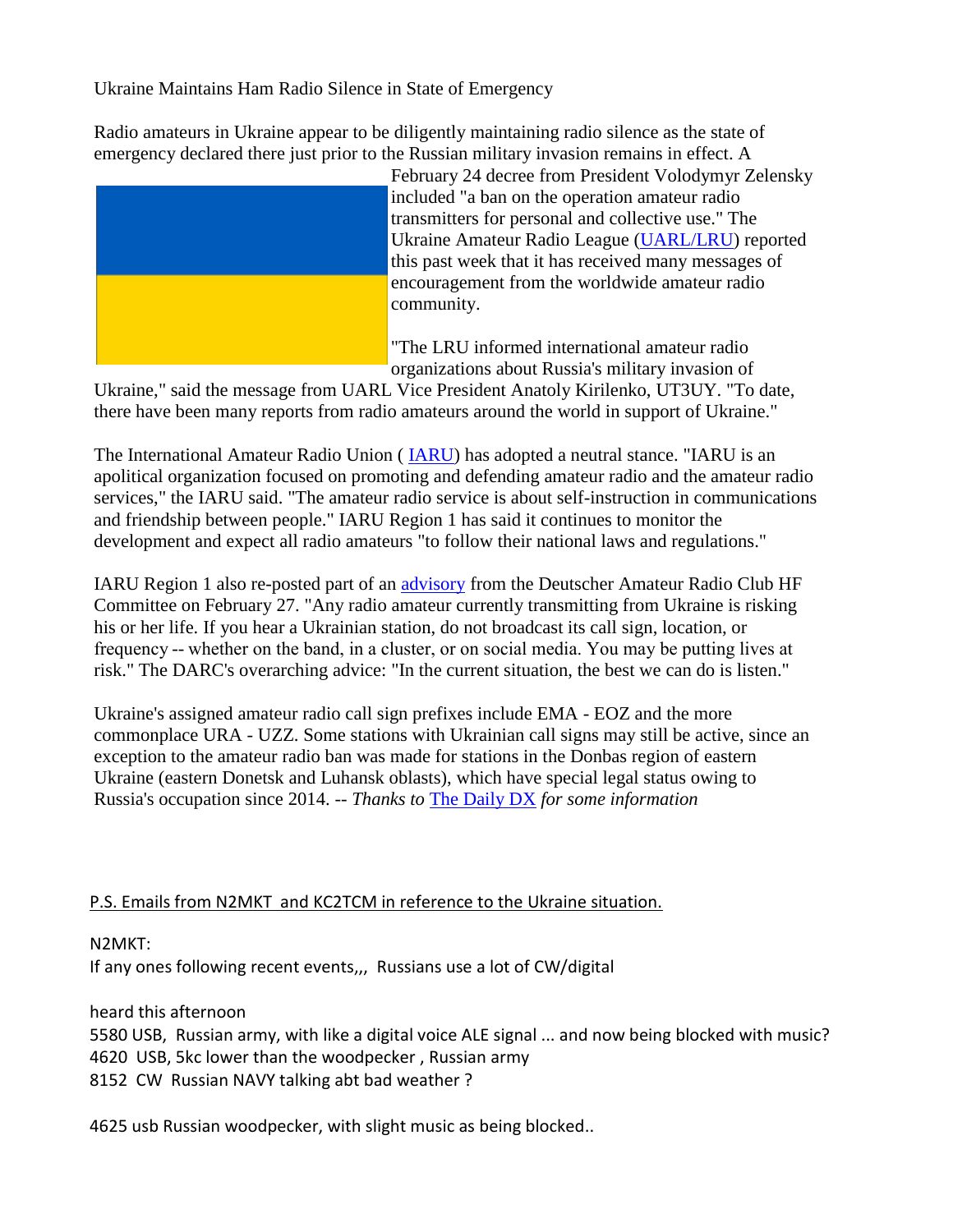best place to look 4400-4800 khz 5100-5600khz 7900-8300 khz 11-12mhz

### 7940 USB Russian AF HQ

### <https://www.russianwarchatter.info/#/frequencies>

<http://websdr.ewi.utwente.nl:8901/> Netherlands University with chatbox, with other users posting real time frequency and data!

[Wide-band WebSDR in Enschede, the Netherlands](http://websdr.ewi.utwente.nl:8901/)

The system is currently composed of a "Mini-Whip" antenna, a homebuilt SDR board (as pictured; see here for background) which samples the entire shortwave spectrum and sends all of this via a gigabit ethernet link to a PC, where a special version of the WebSDR server software processes it. The Mini-Whip is based on a design from PA0RDT (google finds it); see some pictures.

websdr.ewi.utwente.nl

#### [War Footage](https://www.russianwarchatter.info/#/frequencies)

This website hosts archive.is links to audio recordings of Russian military communications recorded on frequency 1525. As of now, these recording have not been translated.

www.russianwarchatter.info

#### KC2TCM:

I've been closely following things on Discord, Telegram and Arfcom. Here are few more frequencies and some callsigns that I've been able to get from various reports from people either listening, or from captured Russian forces. These are from a few days ago, frequencies might have changed. There are photos of captured Baofeng radios, though, and a lot of recordings of unencrypted voice communications on VHF and UHF frequencies.

Western Military District: The Buzzer (4625 kHz) D marker (5292 kHz) T marker (4182 kHz) The Air Horn (3510 kHz) The Goose (4310/3243 kHz) The Alarm (4770 kHz) Katok-65 (4224/3218.5 kHz) Southern Military District The Pip (5448/3756 kHz) The Squeaky Wheel (5473/3828 kHz) Vega (5372 kHz) Baron-78 (3850/4940 kHz)

Military Transport Aviation: